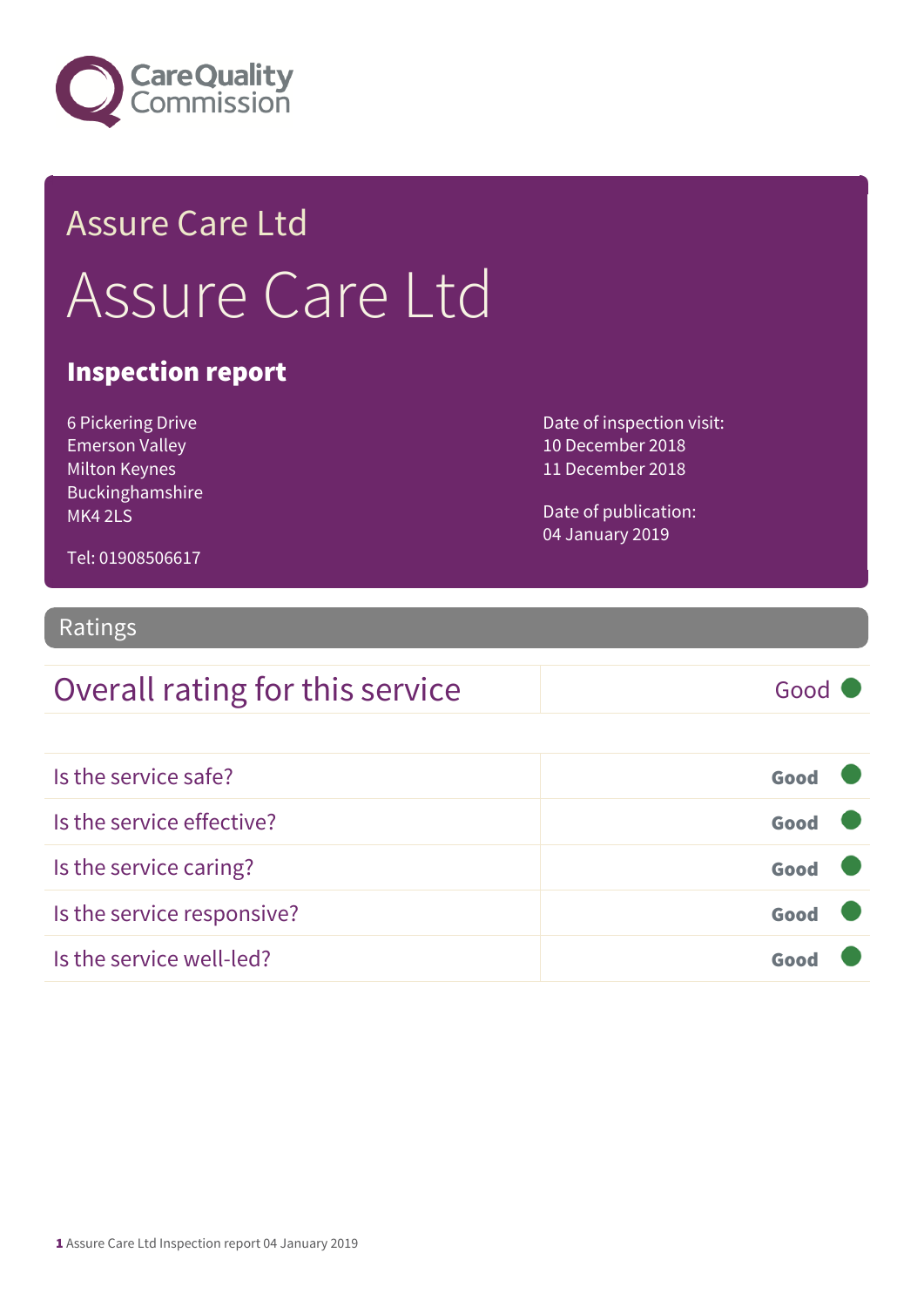#### Summary of findings

#### Overall summary

This inspection took place on the 10 and 11 December 2018 and was announced. It was the first inspection since the provider registered on 1 July 2016.

Assure Care Limited is a domiciliary care agency providing personal care. It is registered to provide a service to younger adults, older people, people with learning disabilities or autistic spectrum disorder, people with a physical disability, people with a sensory impairment, people with mental health needs and people living with dementia.

CQC only inspects the service being received by people provided with 'personal care'; help with tasks related to personal hygiene and eating. Where they do we also take into account any wider social care provided. At the time of our inspection it was confirmed that 14 people using the service received 'personal care'.

A registered manager was in post. A registered manager is a person who has registered with the Care Quality Commission to manage the service. Like registered providers, they are 'registered persons'. Registered persons have legal responsibility for meeting the requirements in the Health and Social Care Act 2008 and associated Regulations about how the service is run. The registered manager was fully aware of their legal responsibilities and was committed to providing effective leadership and support to staff.

Risk assessments were in place and were regularly reviewed. Staff were aware of specific risks relating to people's healthcare conditions. Risk assessments were applied to indicate the risks and how they were to be managed to keep people safe.

People were supported by staff that had been safely recruited and had a good understanding of safeguarding procedures. Sufficient numbers of suitable staff were available to support people to stay safe and meet their needs.

Appropriate arrangements were in place for the management of medicines. Staff had received training and were knowledgeable about how to safely administer medicines to people. People received their medicines as prescribed.

People were protected from the risk of infection. Staff understood their responsibilities in relation to infection control and hygiene and were provided with personal protective equipment (PPE), such as disposable gloves and aprons.

Staff knew how to report and record accidents and incidents and lessons were learned when things went wrong. The registered manager recorded accidents and incidents and responded to these to ensure people were safe.

People's needs were assessed before they were supported by Assure Care Limited. People were involved in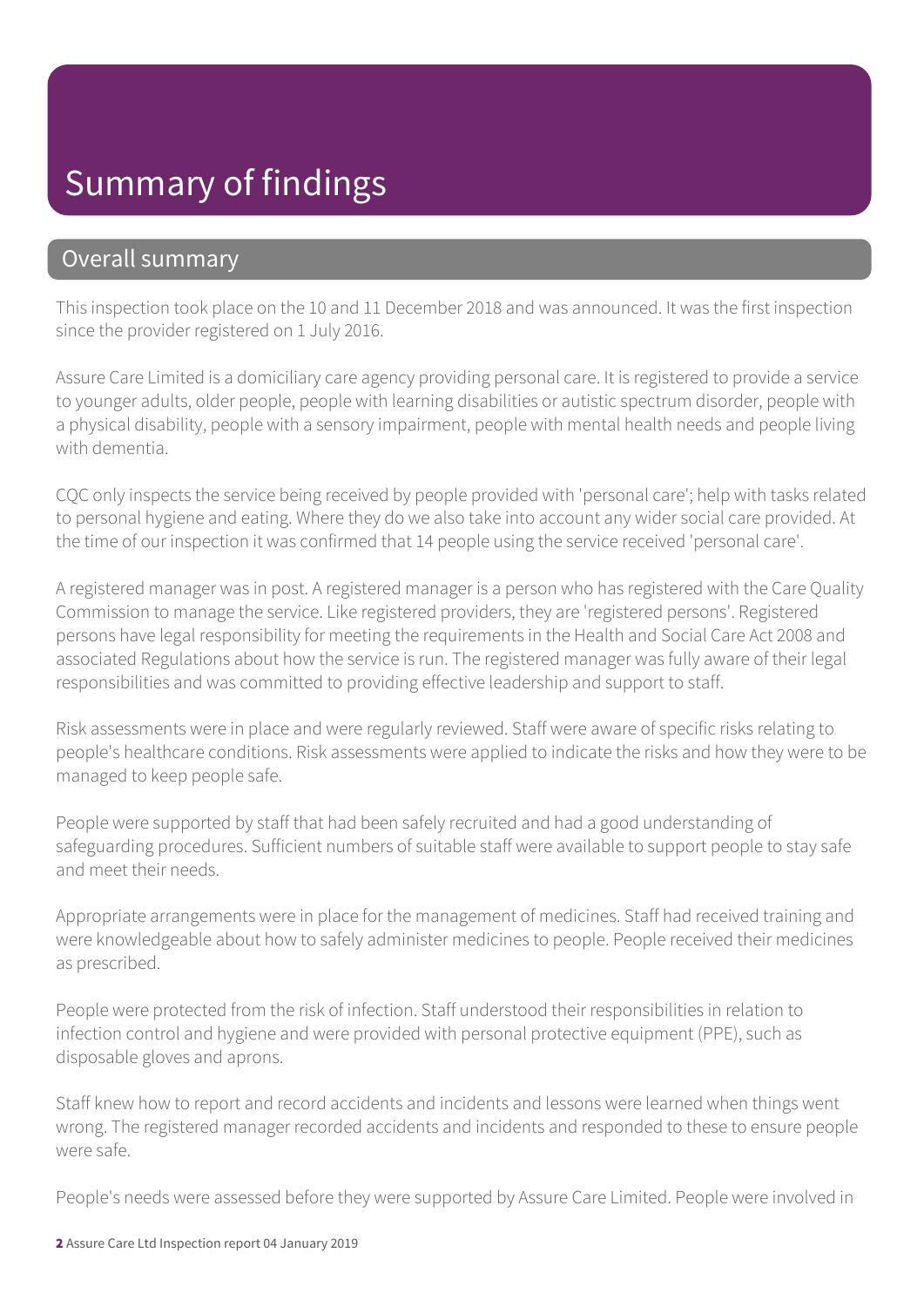the development of care plans and risk assessments that took their preferences and wishes into account.

People were supported by staff that had access to a training programme, supervision and appraisals. Spot checks were undertaken regularly to ensure people's needs were being met as detailed in their care plans.

People were supported to eat and drink enough to maintain a balanced diet and were supported to live healthier lives and maintain good health.

People were very happy with the care and support they received. The staff and management team were inspired to offer care that was kind and compassionate and were committed to supporting people to enhance their lives and maintain their independence. People's cultural and religious beliefs were respected and embraced.

People's assessments and care plans considered people's values, beliefs, hobbies and interests along with their goals for the future. The management team had taken time to get to know people and involved them in planning their care. Care plans recorded people's personal history, interests and religious beliefs.

The provider had procedures in place to respond to people's concerns. People were encouraged to raise any concerns or complaints they may have about the provider. People had not had the opportunity to discuss what it meant to be at the end of their life or make their preferences known. At the time of the inspection there was no one receiving end of life care.

The registered manager had a good oversight of the quality of the service as they were involved in all aspects of care delivery. There was a clear vision to deliver high-quality care and support. The registered manager often went the extra mile to ensure people felt valued and had good quality care. People had formed a good relationship with the registered manager and knew them by name.

People were given the opportunity to provide feedback on their experience of the service through surveys and regular contact with the registered manager. This feedback was utilised to make improvements to people's care experience.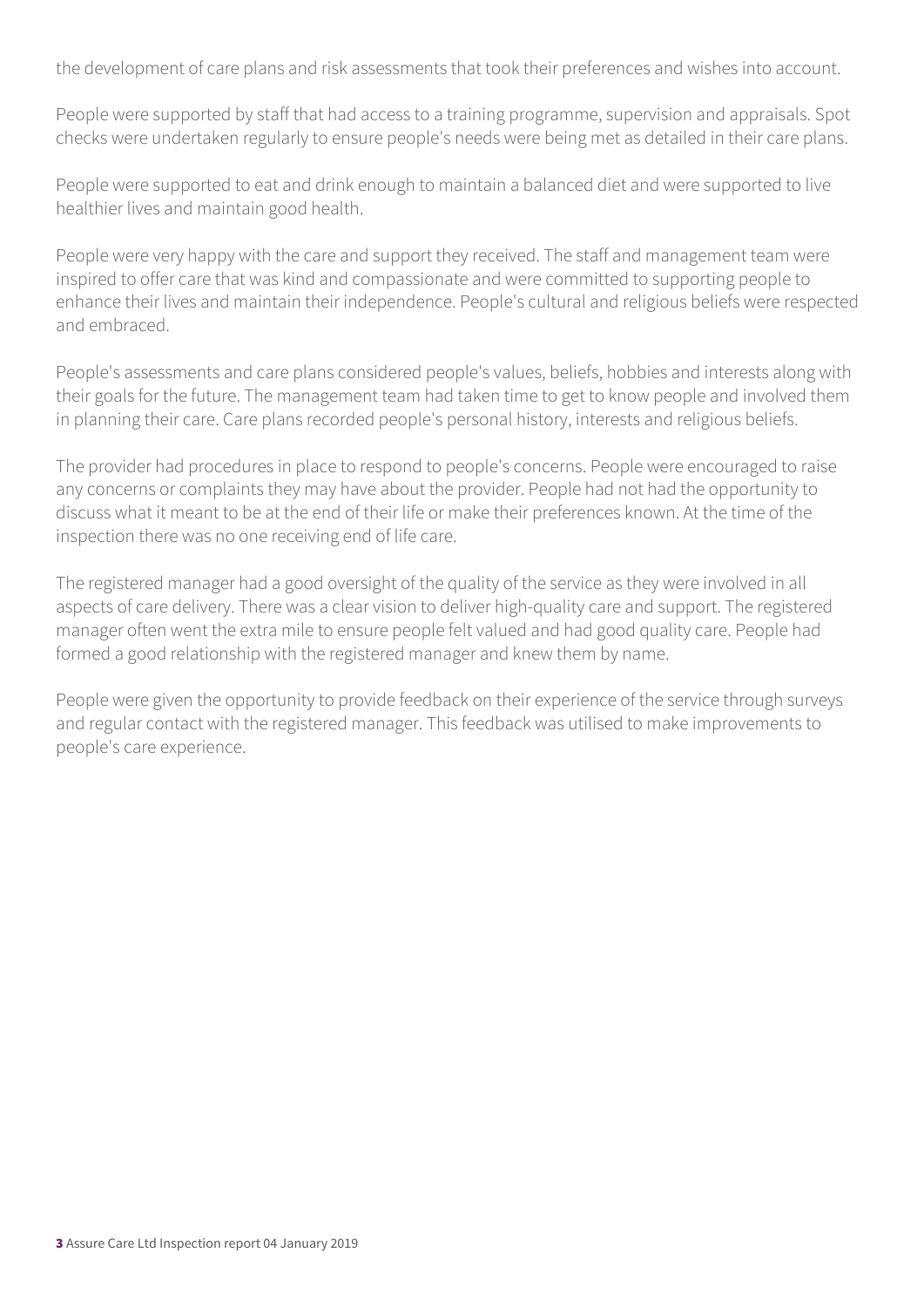#### The five questions we ask about services and what we found We always ask the following five questions of services. Is the service safe? Good The service was safe. Risk assessments were in place and were regularly reviewed. Staff were aware of specific risks relating to people's healthcare conditions People were supported by staff that had a good understanding of safeguarding procedures and there were sufficient staff available to support people to stay safe. People were supported by staff that had been safely recruited. People received their medicines as prescribed and were protected from the risk of infection. Is the service effective? The service effective? The service was effective. People's needs were assessed before receiving care. People were supported by staff that had access to a comprehensive induction programme. People's choices were respected, and their independence encouraged. People were supported to eat and drink enough. Is the service caring? The service caring of the service caring  $\sim$  Good The service was caring. People were very happy with the care and support they received, the staff and management team all spoke positively of the people using the service. Care was kind and compassionate and people's right to confidentiality was respected. The provider was committed to employing the right staff with the right approach.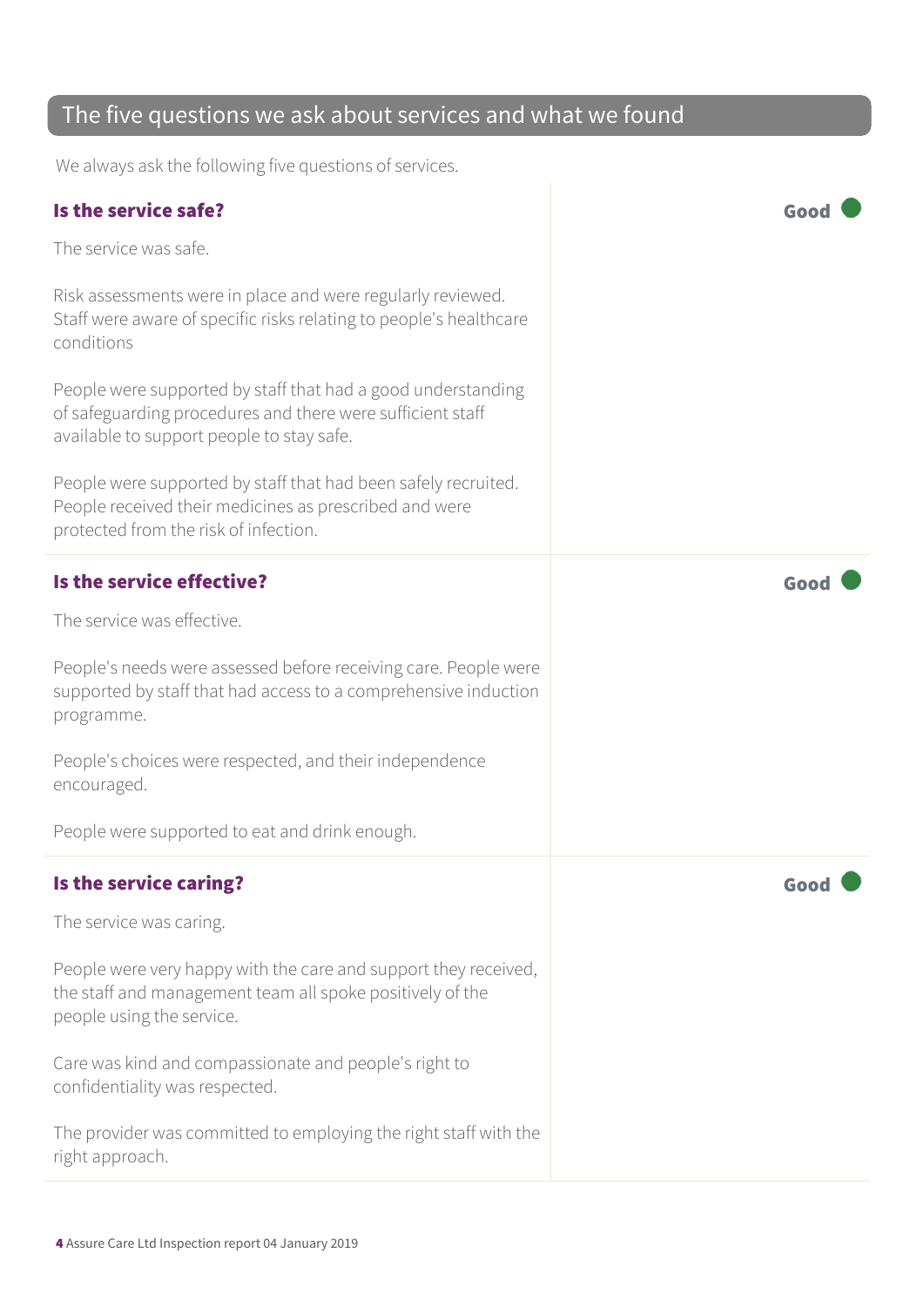#### Is the service responsive? The service responsive?

The service was responsive.

People were supported by staff that had taken time to get to know them, people's preferences and wishes were taken into consideration when planning people's care.

People's cultural and religious beliefs were respected and embraced.

The provider was flexible to people's needs, people knew how to complain if they had any concerns and felt they would be listened to.

#### Is the service well-led? Good

The service was well-led.

There was a registered manager in post that understood and carried out their role of notifying incidents to the Care Quality Commission.

The registered manager was visible to people, relatives and staff. Everyone knew the registered manager by name and held them in high regard.

The registered manager had a clear vision to deliver high-quality care and support. Staff felt valued and supported by the registered manager.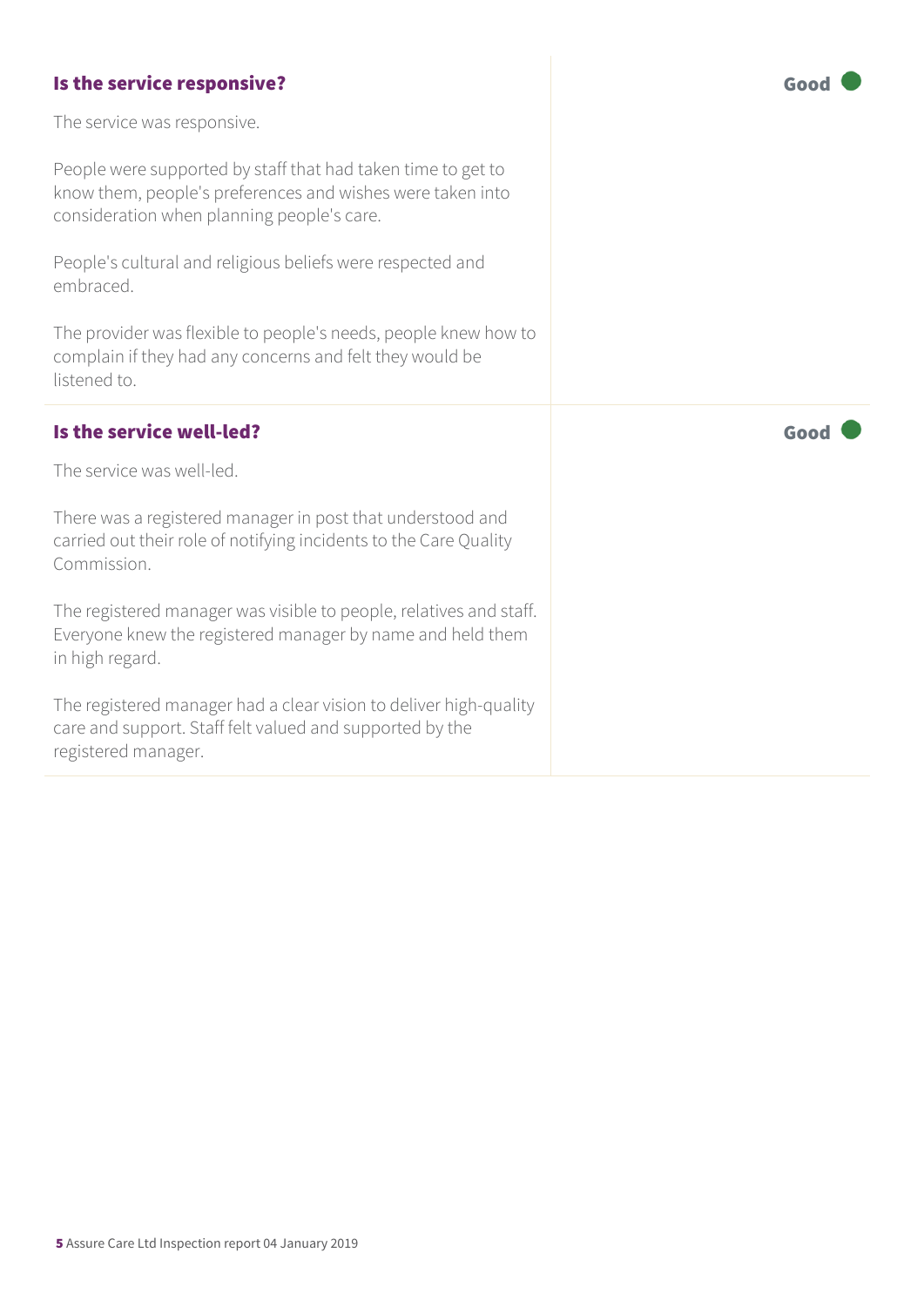

# Assure Care Ltd

Detailed findings

## Background to this inspection

We carried out this inspection under Section 60 of the Health and Social Care Act 2008 as part of our regulatory functions. This inspection was planned to check whether the provider is meeting the legal requirements and regulations associated with the Health and Social Care Act 2008, to look at the overall quality of the service, and to provide a rating for the service under the Care Act 2014.

This inspection took place on 10 and 11 December 2018 and was announced. We gave the provider 48 hours' notice of the inspection visit because it is a small service and the registered manager is often out of the office supporting staff or providing care. We needed to be sure they would be in the office. The inspection visit was carried out by one inspector.

The inspection started on 10 December and ended on 11 December 2018. We visited the office location on 10 December 2018 to meet with the registered manager and to review care records, policies and procedures and made telephone calls to people receiving care and the staff on the 11 December 2018.

Due to technical problems the provider was not able to complete a Provider Information Return (PIR). This is the information we require providers to send us as least once annually, to give some key information about the service, what the service does well and the improvements they plan to make. We took this into account when we inspected the service and made the judgements within this report.

We reviewed other information we held about the service. This included whether we had received notifications regarding important events which the provider must tell us about. Notifications are changes, events or incidents the provider is legally required to tell us about within required timescales. We contacted the commissioners of the service and Healthwatch to obtain their views about the care provided at the service.

During the inspection we spoke with three people using the service and one relative. We spoke with three members of care staff, a care coordinator and the registered manager.

We looked at care records in relation to three people using the service. We looked at four staff recruitment files and staff training records. We looked at records that showed how the provider managed and monitored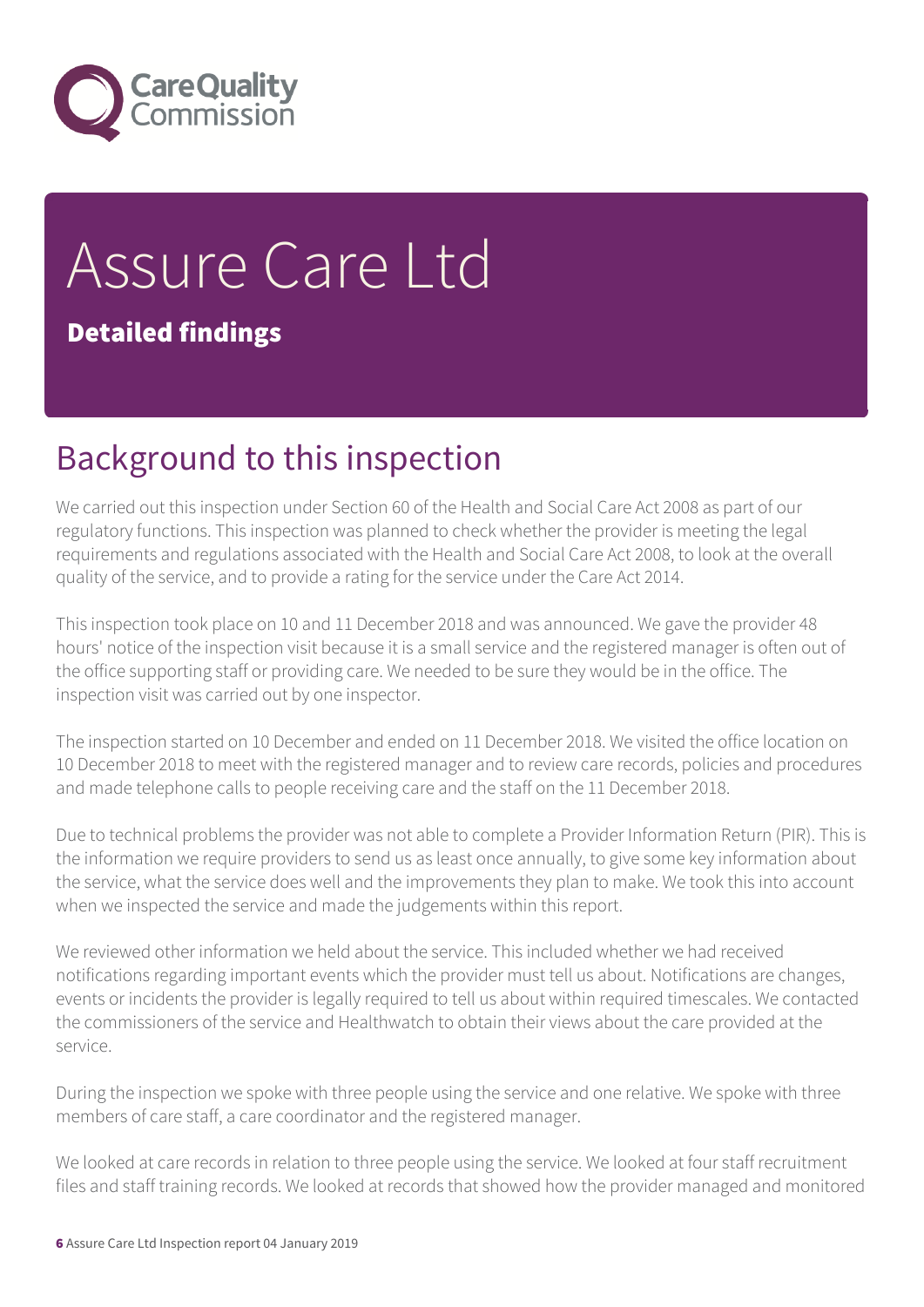the quality of service. These included spot checks, complaints, compliments, incident reporting and a sample of the providers policies and procedures.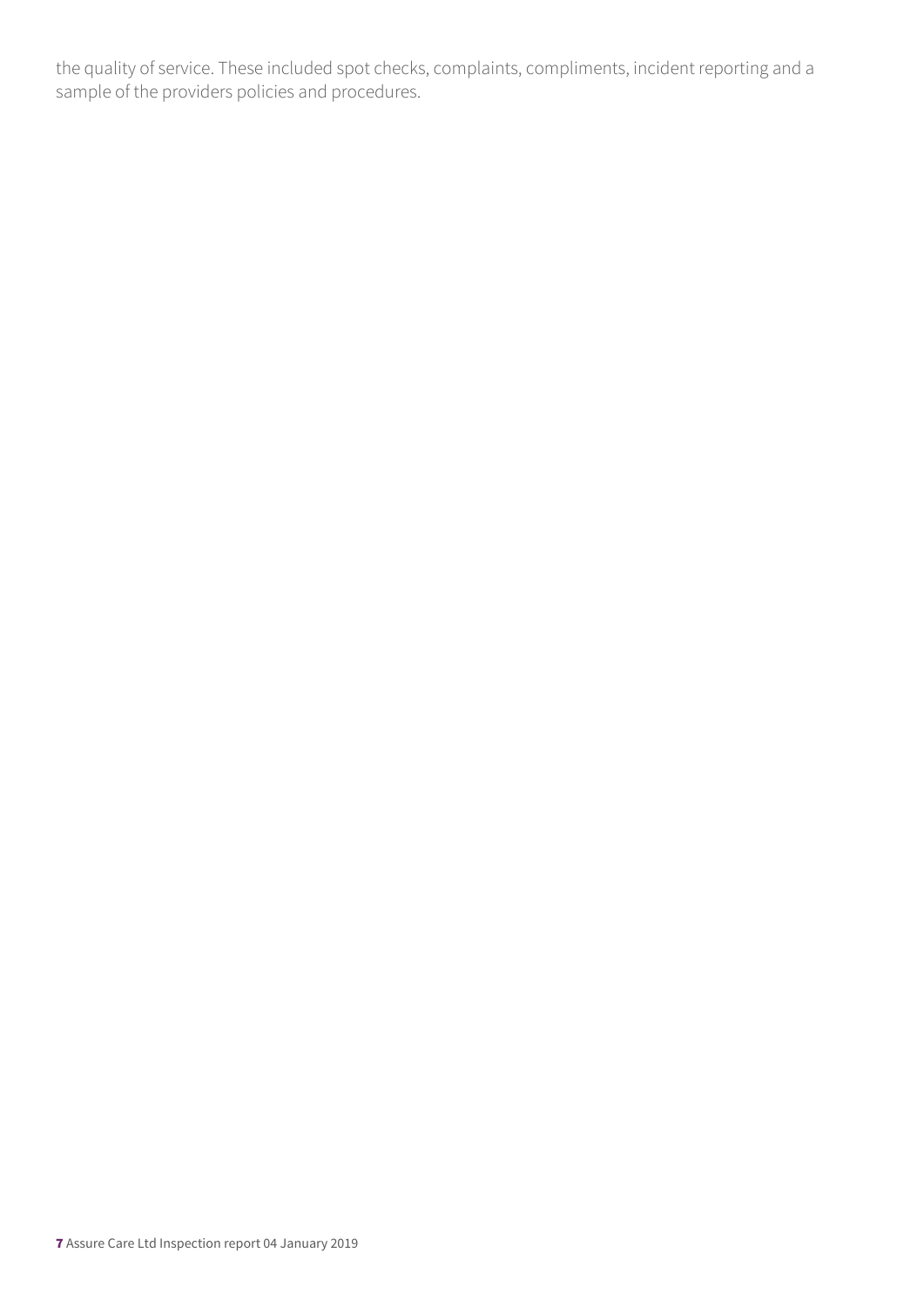## Our findings

Staff we spoke with were knowledgeable of risks associated with people's health conditions, and people confirmed staff were competent in meeting their needs. One staff member told us, "I feel confident with the stoma bag [opening in the stomach that allows faeces to be collected into a bag], I know what to do with it and [name] is happy." However, we found risk assessments were not in place for one person regarding their healthcare needs. For example, catheter and stoma care. This meant staff did not have the information they needed to identify a deterioration in the person's health condition. Following the inspection detailed risk assessments and care plans were put in place for the specific healthcare needs.

Risk assessment records confirmed specific risks such as risk of falls and not eating and drinking enough were appropriately managed. Records showed the risk assessments were regularly reviewed as and when people's needs had changed, and their care plans were updated to accommodate the changes.

Staff were aware of the need to check equipment in people's homes before using it to ensure it was fit for purpose. One staff members told us, "It is down to the staff visiting to check the hoist is safe before using. It says when it was last tested and you need to check the sling to make sure it's safe before using." People confirmed staff checked the equipment before using it.

The systems, processes and practices in place protected people from abuse. People told us they felt safe with the staff that provided their care. One person told us, "I feel totally safe with the carers." A relative told us, "All the care staff are good, I know [relative] is safe so I can relax."

Staff we spoke with all had a good understanding of safeguarding procedures and could describe what to do if they suspected or witnessed any form of abuse. One staff member told us, "If there is a safeguarding concern, we record what we see, the date and time, and alert the manager." We saw staff had up to date training in safeguarding procedures. The management team knew how to escalate safeguarding concerns and had worked with the local authorities safeguarding team to complete investigations when needed. We saw evidence of this during our inspection. Policies and processes were in place to ensure prompt action would be taken to keep people safe.

The provider ensured there were sufficient numbers of suitable staff to support people to stay safe and meet their needs. Rotas confirmed staffing numbers were consistent and appropriate for people's needs. People told us they were confident that staff would always attend. One person told us, "I have never had any missed calls." A relative told us, "They [care staff] are always on time for calls." Visits were planned nearby and travel time was allocated between visits. Staff confirmed the travel time was adequate.

The provider followed safe recruitment and selection processes. Staff recruitment files contained all relevant information to demonstrate that staff had the appropriate checks in place. These included written references and a satisfactory Disclosure and Barring Service (DBS) check. The Disclosure and Barring Service carry out a criminal record and barring check on individuals who intend to work with children and vulnerable adults, to help employers make safer recruitment decisions. Records showed when convictions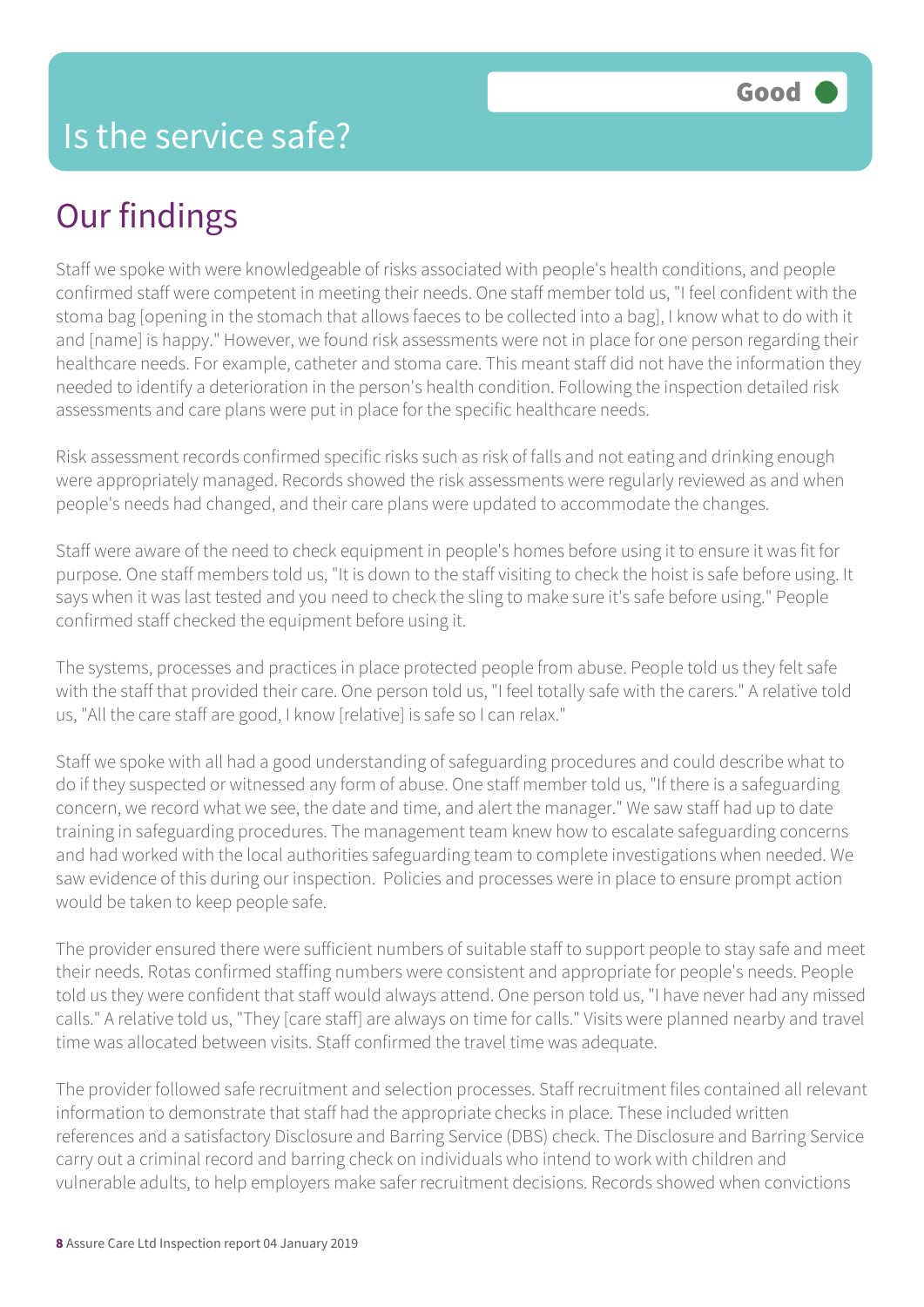had been disclosed a risk assessment had been completed by the registered manager prior to staff being employed.

There were appropriate arrangements in place for the management of medicines. Staff had received training and were knowledgeable about how to safely administer medicines to people. The provider used electronic Medication Administration Records (MAR) to record when people received their medicines. People we spoke with confirmed they received their medicines on time. The registered manager told us, "I am really hot on medicines and staff will tell you that. It is very rare mistakes happen, but carers know what to do if there is a mistake." Care staff confirmed they knew what action to take if a medicines error had occurred.

People were protected from the risk of infection. The provider had infection control procedures in place. Staff understood their responsibilities in relation to infection control and hygiene and told us they were provided with personal protective equipment (PPE), such as disposable gloves and aprons. One person told us, "Without fail they [care staff] wear aprons, gloves and sometimes shoe covers." A member of staff told us, "[Name] has a stoma bag, sometimes it leaks, I know the signs and put my gloves on straight away."

Staff knew how to report and record accidents and incidents. We saw evidence that accident forms were completed by staff, and there were arrangements in place for the registered manager to review and investigate incidents. Lessons were learned when things went wrong. The care provider recorded accidents and incidents reported and responded to these to ensure people were safe. For example, one person had fallen while receiving personal care. The registered manager contacted the social worker for a review of their needs and made a referral to a health professional to review the persons mobility skills and equipment.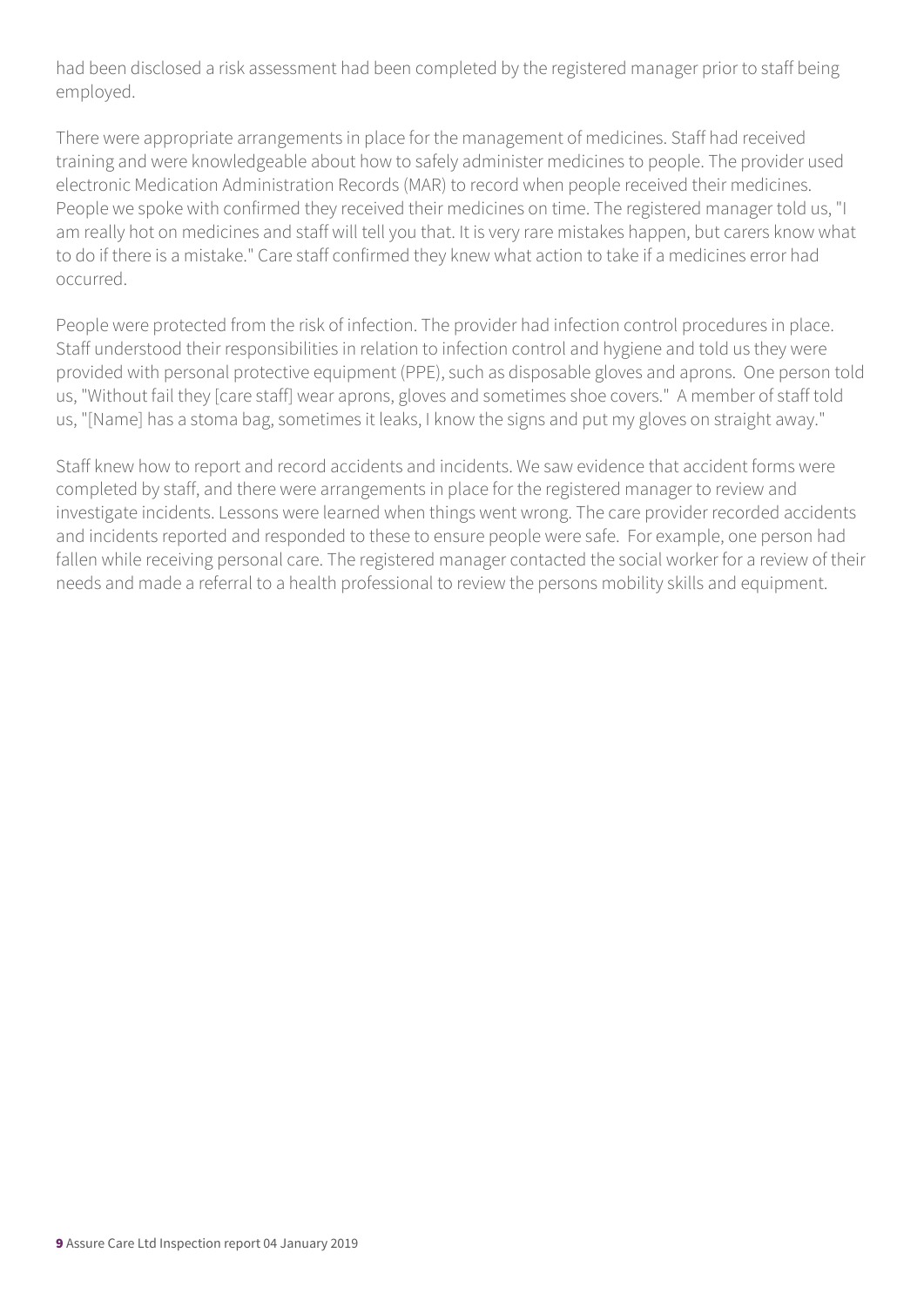#### Is the service effective?

## Our findings

The provider had systems in place to assess and identify the support people required before receiving care. The registered manager completed care plans with the person receiving care and chosen representatives, this was updated as they got to know people or as their needs changed. People's protected characteristics and preferences for care were considered during the assessment to help the provider plan their care.

Staff had received an induction and had undertaken training, which the provider deemed as mandatory, such as first aid, safeguarding of vulnerable adults, and moving and handling. Staff were complementary of the induction programme. One member of staff told us, "When we support a new person [registered manager] introduces us and shows us how to do their care. The [registered manager] never leaves us alone until we feel comfortable." Records showed spot checks were undertaken regularly by the registered manager. A spot check is an unannounced visit to observe a staff members practice and ensure staff are competent in undertaking their role.

Staff required specialist training to meet people's individual healthcare needs. The registered manager and staff told us catheter and stoma training had been provided by a healthcare professional and following this care staff shadowed the registered manager until competent. However, there was no record of this training taking place. The manager sought to receive confirmation from the healthcare professional and arranged further training for the care staff.

Without exception staff felt supported by the registered manager. Care staff were in daily contact with the registered manager and confirmed they had access to supervision when they needed it. One staff member told us, "you can call [registered manager] any time. "Another staff member told us, "I feel supported all the way, I have a briefing at the end of every day with [registered manager].

Where needed people were supported to eat and drink enough to maintain a balanced diet and stay healthy. We saw people's dietary needs were assessed and recorded within their care plans. The staff we spoke with were knowledgeable of people's food and drink likes and dislikes, and the level of support needed to eat and drink. One staff member told us, "We help prepare meals for people or assist them."

People were supported to live healthier lives and maintain good health by attending regular health checks and medical appointments. One person told us, "[Name of care staff] always comes with me to my hospital appointments. I have the same person." We saw that the registered manager had liaised with health professionals to follow up health appointments for people and to ensure people's care plans remained up to date. One relative told us, "They [the registered manager] have referred to [health professional] as [relative] keeps falling when trying to stand up from the chair."

Records showed the registered manager had liaised with social workers and other professionals when people were joining or leaving the service. This ensured people received consistent, timely and personcentred care. For example, following a change in need one person no longer required care from Assure Care Limited. The registered manager shared information with professionals to ensure the persons needs would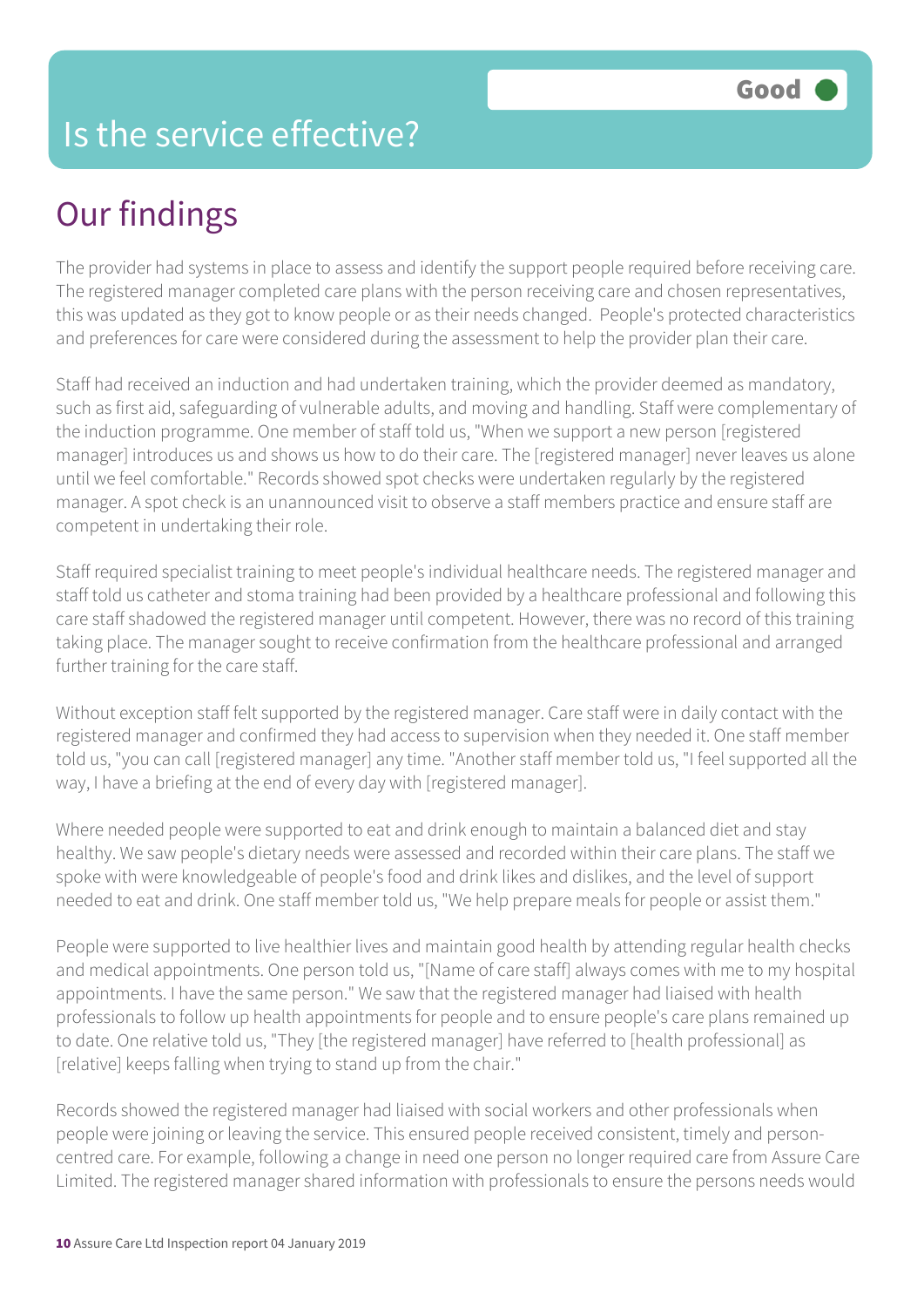#### continue to be met.

The Mental Capacity Act 2005 (MCA) provides a legal framework for making decisions on behalf of people who may lack the mental capacity to do so for themselves. The Act requires that, as far as possible, people make their own decisions and are helped to do so when needed. When they lack mental capacity to take particular decisions, any made on their behalf must be in their best interests and as least restrictive as possible. People can only be deprived of their liberty so that they can receive care and treatment when this is in their best interests and legally authorised under the MCA. Applications to deprive a person of their liberty in their own home must be made to the Court of Protection.

We checked whether the provider was working within the principles of the MCA, and found they were. People's mental capacity had been assessed and people were empowered to be as independent as possible. The staff and management team understood their responsibility around MCA and had received training as part of their induction. People told us staff always asked for consent before supporting with care and offered choices and respected people's decisions. One person told us, "They [care staff] do what I ask and always ask if there is anything else they can do for me. If they have time to do anything else and help me they will." A member of staff told us, "Sometimes a person tells us they don't want to do something, we respect their choice."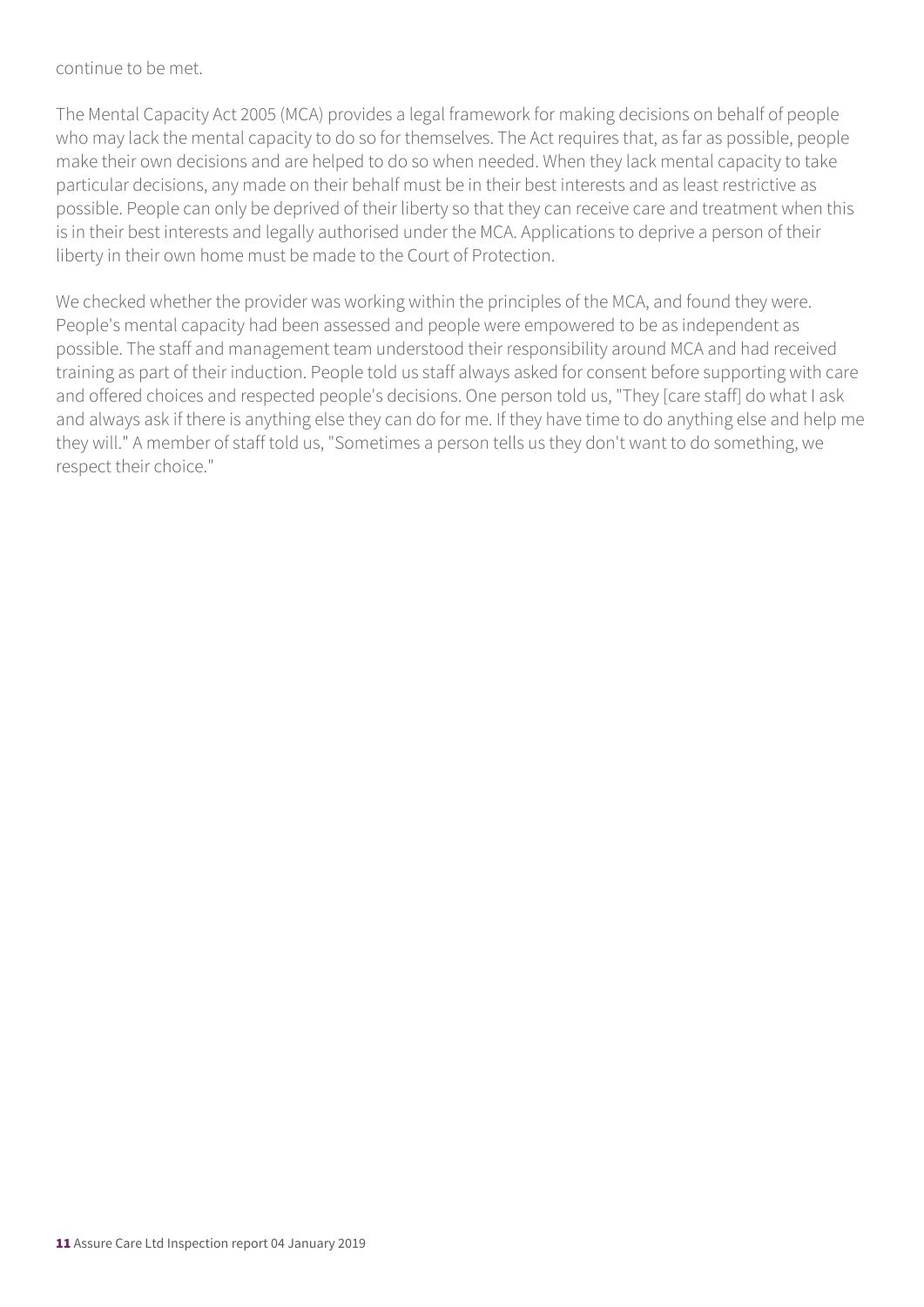## Our findings

People were very happy with the care and support they received. People told us staff treated them with warmth and kindness and interacted with people in a polite and respectful manner. People looked forward to seeing the staff. One person told us, "I do get lonely sometimes and look forward to seeing them [care staff], they are like my friends. I don't know what I would do without them." Another person told us, "Sometimes we [myself and care staff] have a bit of a chat depending on how I am feeling." A relative told us, "It's the little things that make a difference [relatives] bed was made this morning, that was a first. I've not had that with other care providers."

The staff and management team all spoke positively of the people using the service and were knowledgeable about people's needs and preferences. The registered manager had spent time getting to know how people wanted their support provided by staff and ensured every member of staff shadowed them. This helped staff to provide person centred care that fully supported and respected people's individuality. People felt valued by the registered manager. One person told us, "[registered manager] comes at the weekend, I see them most weeks. Another person told us, "Even when [registered manager] has got enough staff, they always make a point of coming to see me once a week."

The care staff and registered manager were inspired to offer care that was kind and compassionate and were committed to supporting people to enhance their lives and maintain their independence. One person told us, "When [registered manager] came out in the beginning and asked what I wanted, I said to be independent. [registered manager] said they understood I wanted to do things myself and to let them know if I need help." A relative told us, "[registered manager] encourages my relative to do things themselves and makes sure they tell [relative] when they have done something really well." A member of staff told us, "I let people do what they can do and when they need support, I will support. I don't want to take away people's independence."

People told us the staff were very caring and helpful. Staff we spoke with enjoyed their job and were proud of their work. One person told us, "I make the staff feel valued, most of them say they love coming here." One staff member told us "I enjoy everything." Another member of staff told us, "I have nice relationships with the people I care for."

Some people receiving care experienced times of distress where their behaviour was difficult for staff to manage. We received feedback that care staff were patient and calm and responded in a compassionate way. One member of staff told us, "[Name] can be offensive to people but you let it go over your head, [Name] can't help it. I keep in mind how I would feel if I was in the same situation. It is very important you tell [Name] what you are doing all the time as [Name] needs reassurance." Staff gave examples of speaking to people about their histories to promote their emotional wellbeing. For example, one person when distressed responded positively to care staff talking to them about their past career and religious beliefs.

The registered manager was committed to ensuring they had the right staff with the right approach and understanding to meet people's individual needs. People had a core group of staff that supported them on a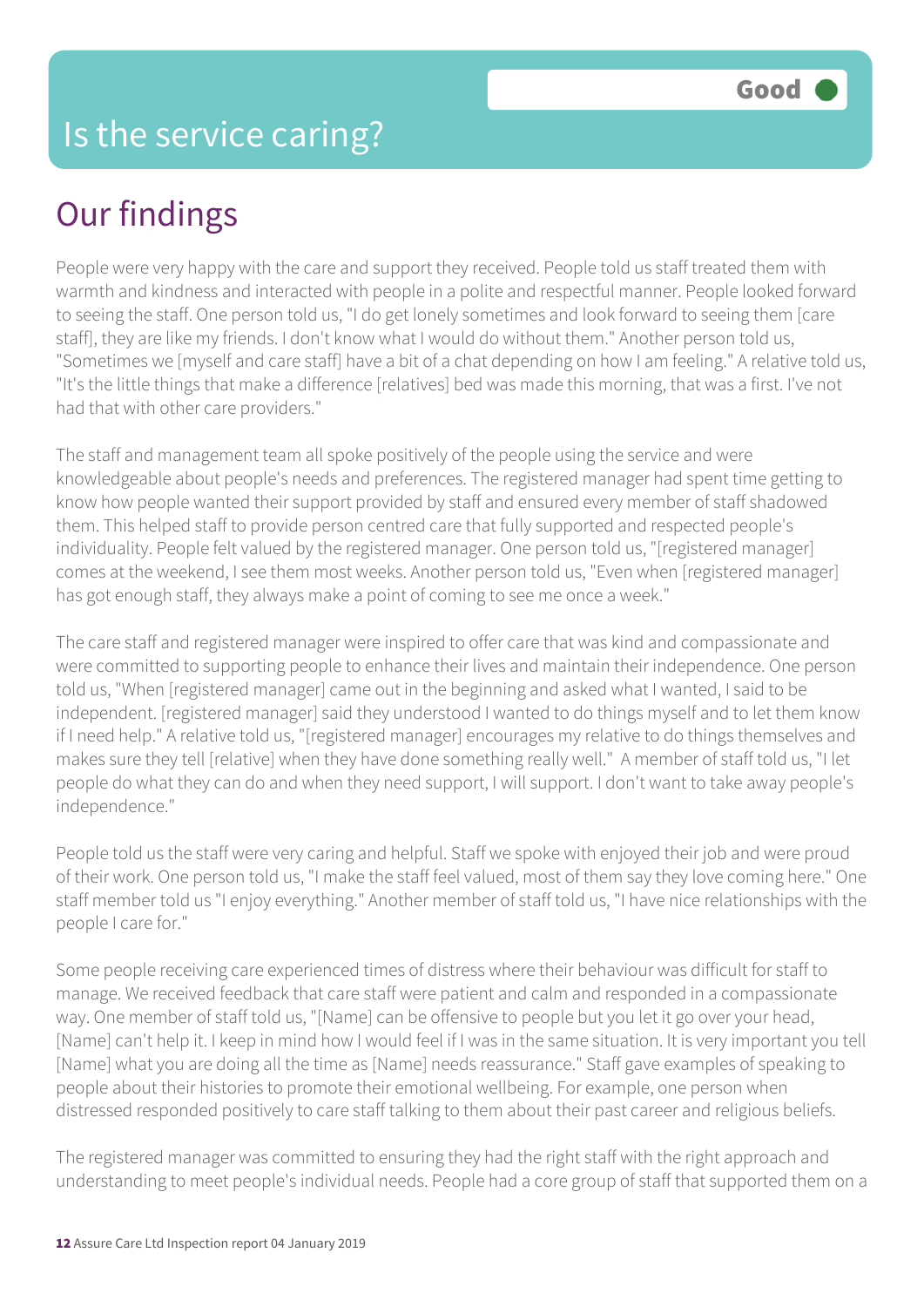day to day basis. This enabled people and staff to develop caring relationships together. One person told us, "I have a good team, they [care staff] are nicer and more efficient than carers I have had before from a different company. The manger vets the staff really well, some of them have never done caring before." A relative told us, "It is nice when you get to know carers and trust them." The registered manager was in weekly contact with people receiving their care which enabled them to seek feedback on care provided to make improvements to further enhance the care provided.

Staff respected people's confidentiality. There was a policy on confidentiality to provide staff with guidance. Information about people was shared on a need to know basis. People's files were kept within a secure locked cabinet. Staff had access to their rota via an electronic record keeping system that required a unique passcode to gain access. The management team were aware of their responsibility in complying with the Data Protection Act. One staff member told us, "Confidentiality is important, we make sure boundaries are in place." People confirmed care was carried out in a dignified and person-centred way. One staff member told us, "We treat people with dignity and respect, as if caring for your own relative and how you would want to be treated."

The management team and staff understood when people may need additional support from an advocate. An advocate is an independent person who can help people to understand their rights and choices and assist them to speak up about the service they receive and when they are unable to speak up for themselves the advocate will represent them to ensure any decisions are made in their best interests. At the time of the inspection no people required the use of an advocate as all people were supported by their family members.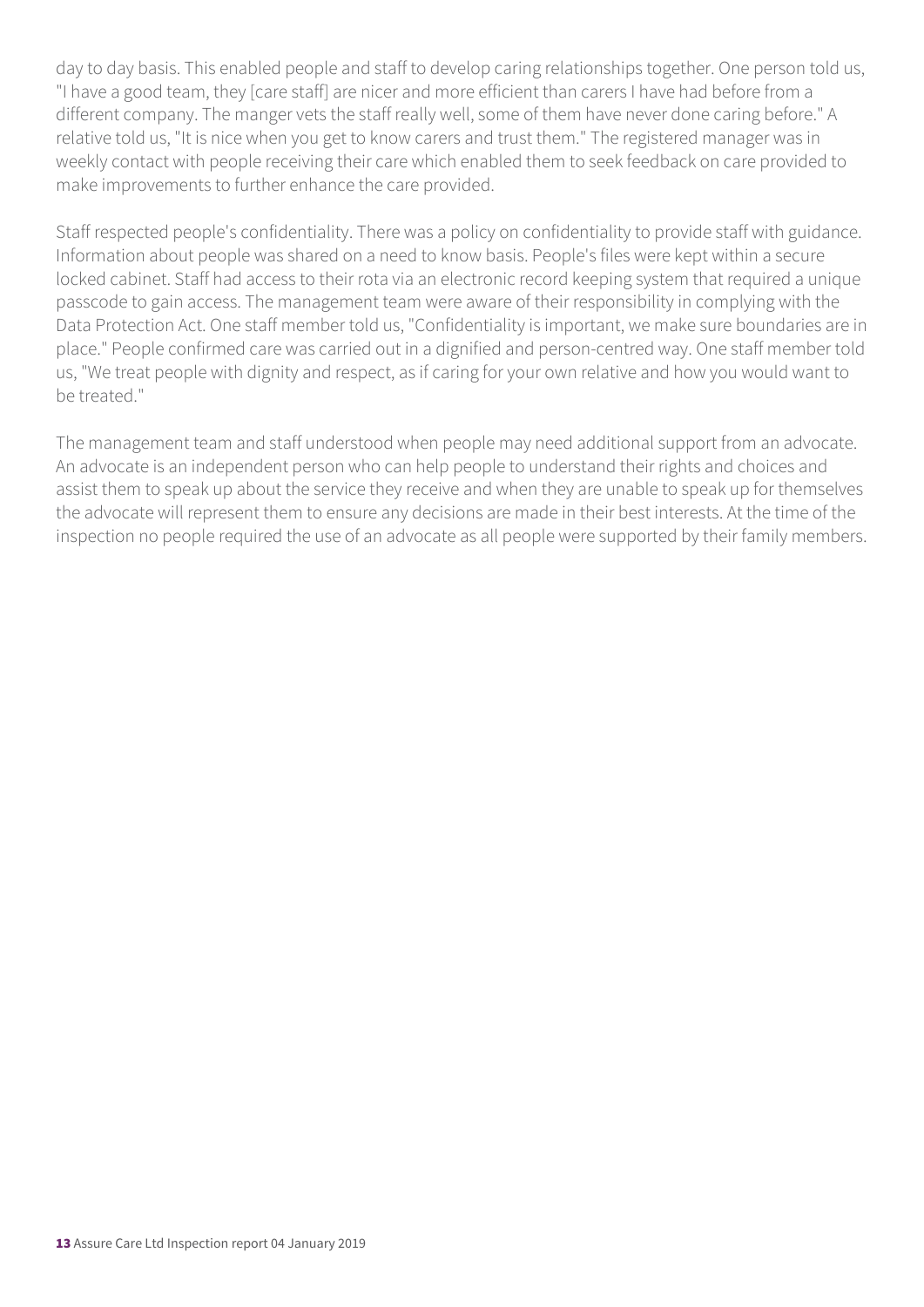#### Is the service responsive?

## Our findings

People's assessments and care plans considered people's values, beliefs, hobbies and interests along with their goals for the future. People, and where appropriate their relatives were involved in developing their care plans. There was a person-centred approach to the service offered and how the service was run.

The registered manager had taken time to get to know people and involved them in planning their care. Staff received a comprehensive induction that which helped them to get to know what was important to people. One relative told us, "[Registered manager] asked lots of questions at the start. [Name] always sleeps with glasses on, and likes pillows positioned in a particular way, this was included in the care plan." A staff member told us, "When we meet a new person, we read the care plans in advance so we know how to support them. The care plan is in the home if we need information." Another staff member told us, "You get to know people's preferences, and ask them what they want. I know there is a care plan but sometimes there are other things that are important to them, and everyone has their own ways how they like things to be done."

Staff were allocated to teams taking into consideration people's preferences. The registered manager told us people needing the support of one staff member had no more than three care staff to ensure consistency of care and to enable staff to develop relationships with people. One person told us, "I have a small team of staff. I get on very well with them." Another person told us, "During the week I have [Name of care staff] who has been with me a long time, then at the weekend I have other people."

People told us if they wanted to change their call time they would contact the registered manager, and this was accommodated. The service user guide was provided to people receiving care from Assure Care Limited. It included important information such as how to complain, people's rights and how care would be delivered. It advised 'you are free to ask for a change in carer at any time if you so desire it'. One person told us, "The paperwork in my file says about care being a friendship, they [care staff] are like my friends."

People's care plans were reviewed regularly or as their needs changed. Staff were updated of any changes to risk assessments or care plans via a live messaging system accessed on an electronic device. Daily records were maintained to demonstrate the care provided to people. People told us they received their care as planned. One person told us, "I have a shower, breakfast and then they [care staff] ask if there is anything I need doing, they put my washing in the dryer for me."

Staff understood the need to meet people's social and cultural diversities, values and beliefs. Care plans recorded people's personal history, interests and religious beliefs. One staff member told us, "[Name] often prays when we hoist them, this helps [Name] to feel safe and I respect that." The registered manager had identified one person was no longer able to attend church. They spoke with relatives of the person and arranged for the person to attend the church where they lived.

The provider looked at ways to make sure people had access to the information they needed in a way they could understand it, to comply with the Accessible Information Standard. The Accessible Information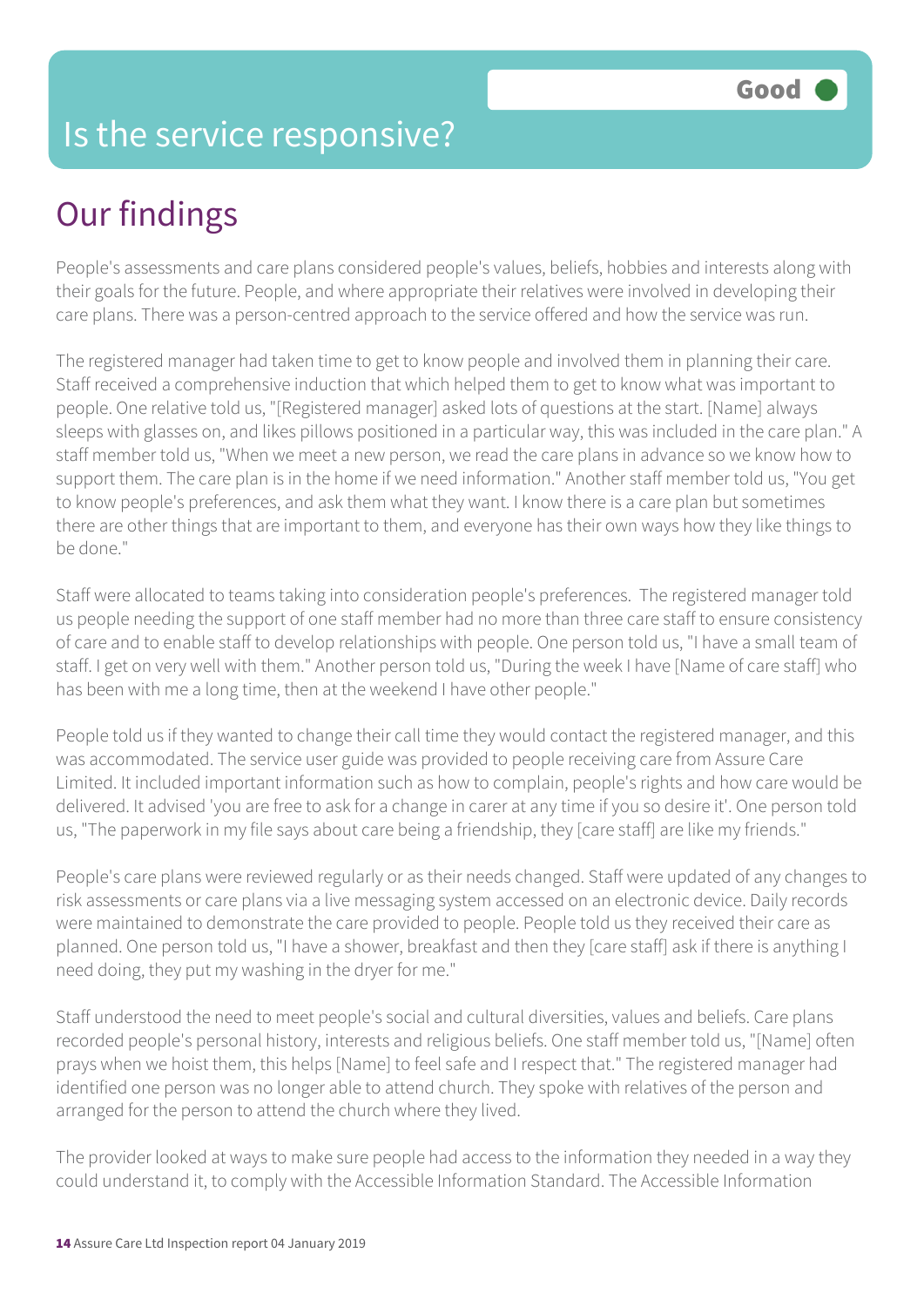Standard is a framework put in place from August 2016. It makes it a legal requirement for all providers of NHS and publicly funded care to ensure people with a disability or sensory loss can access and understand information they are given. The registered manager had taken time to get to know people to enable them to understand their communication and developed care plans with this in mind. One person's first language was Swahili. To overcome the language barrier the registered manager identified care staff that spoke Swahili to support this person.

The service had in place clear systems and processes for referring to external services and had made referrals as required to ensure people's health and wellbeing was well managed. For example, the registered manager referred to the district nursing service for support with Medication Administration Records (MAR) and to notify them if people's health needs had changed.

The provider had procedures in place to respond to people's concerns. People were encouraged to raise any concerns or complaints they may have about the provider. People told us they felt confident any concerns would be dealt with. One person told us, "If I had concerns I would ring [registered manager) and they would sort them out, but I have no issues." Another person told us, "I am more than happy with the care, if I had any problems I would be onto you [CQC]." We found any issues raised with the manager were promptly addressed and no formal complaints had been received.

Staff were aware of the complaints procedure and told us they would bring any concerns to the direct attention of the registered manager. Records showed staff had raised concerns with the registered manager and this had been appropriately addressed.

People had not had the opportunity to discuss what it meant to be at the end of their life or make their preferences known. At the time of the inspection there was no one receiving end of life care and no advanced care plans in place. Advance care planning is the term used to describe the conversation between people, their families and carers and those looking after them about their future wishes and priorities for care. The management team told us that should people reached the end of their life, they would work with health professionals and provide continuity of care if the staff team had the skills and competence to meet people's needs.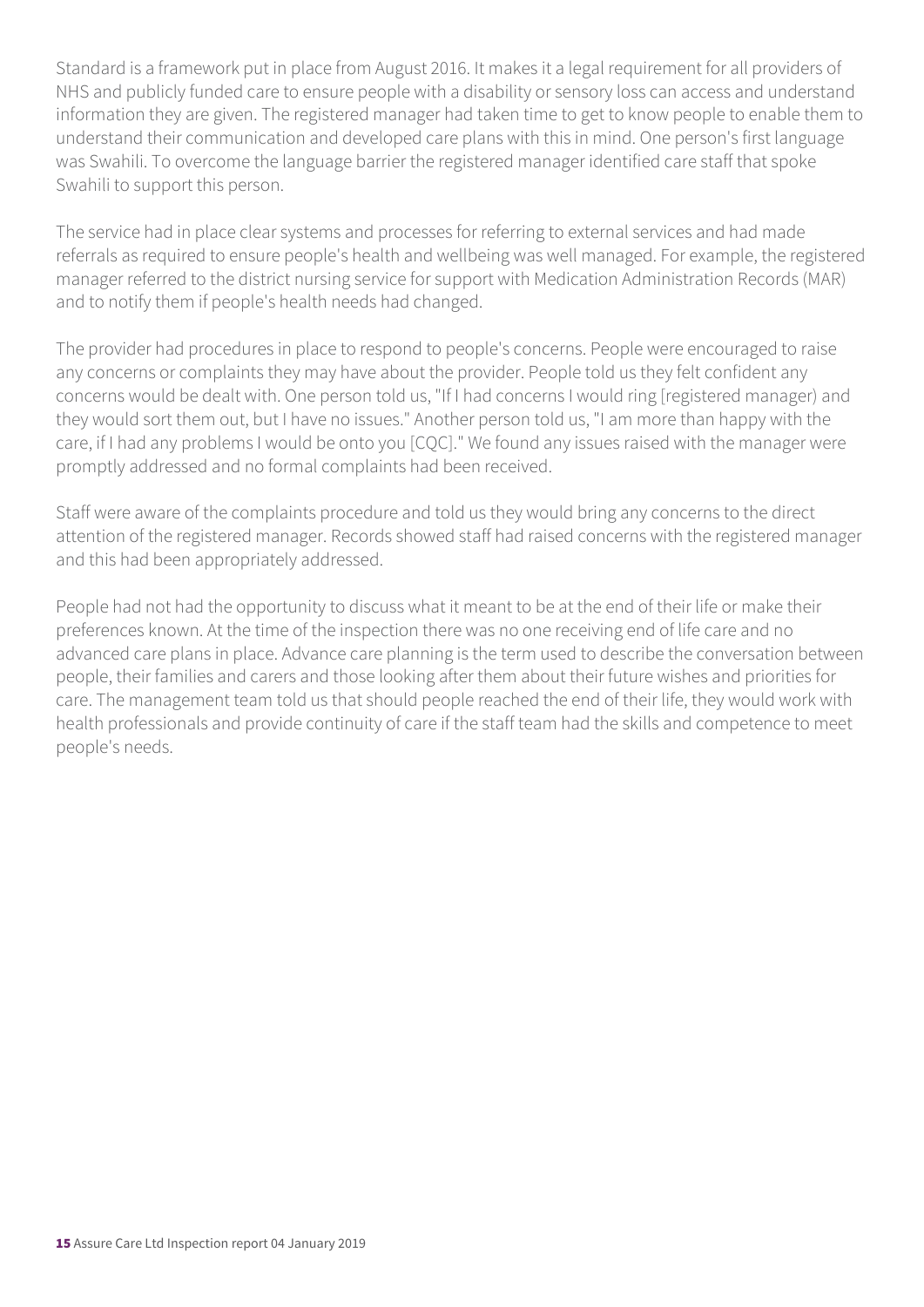#### Is the service well-led?

## Our findings

There was a registered manager who had managed the service since they registered with the Care Quality Commission on 1 July 2016. A registered manager is a person who has registered with the Care Quality Commission (CQC) to manage the service. Like registered providers, they are 'registered persons'. Registered persons have legal responsibility for meeting the requirements in the Health and Social Care Act 2008 and associated Regulations about how the service is run. The registered manager understood and carried out their role of reporting incidents to CQC.

The registered manager knew they needed to notify CQC of any significant events and incidents in the service. Records showed they had made the notifications required. The registered manager was aware of the legal requirement to display the registration certificate and rating from this inspection. It is a legal requirement that a provider's latest CQC inspection rating is displayed at the service where a rating has been given. This is so that people, visitors and those seeking information about the service can be informed of our judgments. As this is the providers first comprehensive inspection, they had not previously been rated, therefore a rating was not displayed.

Staff told us the registered manager was easily contactable and always provided the support they required. They told us any problems or issues that had been identified, were reported to the registered manager who did not hesitate to act swiftly. The registered manager was open and receptive to minor shortfalls we highlighted during the inspection and set about to action these on the day of the inspection.

The registered manager had a good oversight of the quality of the service as they were involved in all aspects of the service and regularly delivering care. They recognised that robust quality assurance systems and processes needed to be developed as the business grew. This included auditing areas such as accidents and incidents, care records, training, supervision and recruitment files.

The registered manager, care co-ordinator and care staff had clear lines of communication. A secure messaging system was utilised to enable staff to keep in communication with each other while working remotely and to be alerted to updates regarding any changes in people's needs. The registered manager provided 24-hour on call support, so people and family members could alert them to any change in need outside of normal working hours.

The registered manager had a clear vision to deliver high-quality care and support. They strived towards promoting a positive culture that is person-centred, open, inclusive and empowering, whilst achieving good outcomes for people. The registered manager often went the extra mile to ensure people felt valued and had good quality care. For example, the registered manager had prepared personalised Christmas hampers for people and planned to deliver them personally. One staff member told us they had attended a visit for a person that was unwell and needed additional support with personal care. Without hesitation the registered manager co-ordinated additional support and extended the visit time to make sure care was not rushed and the persons needs were fully met before the care staff left.